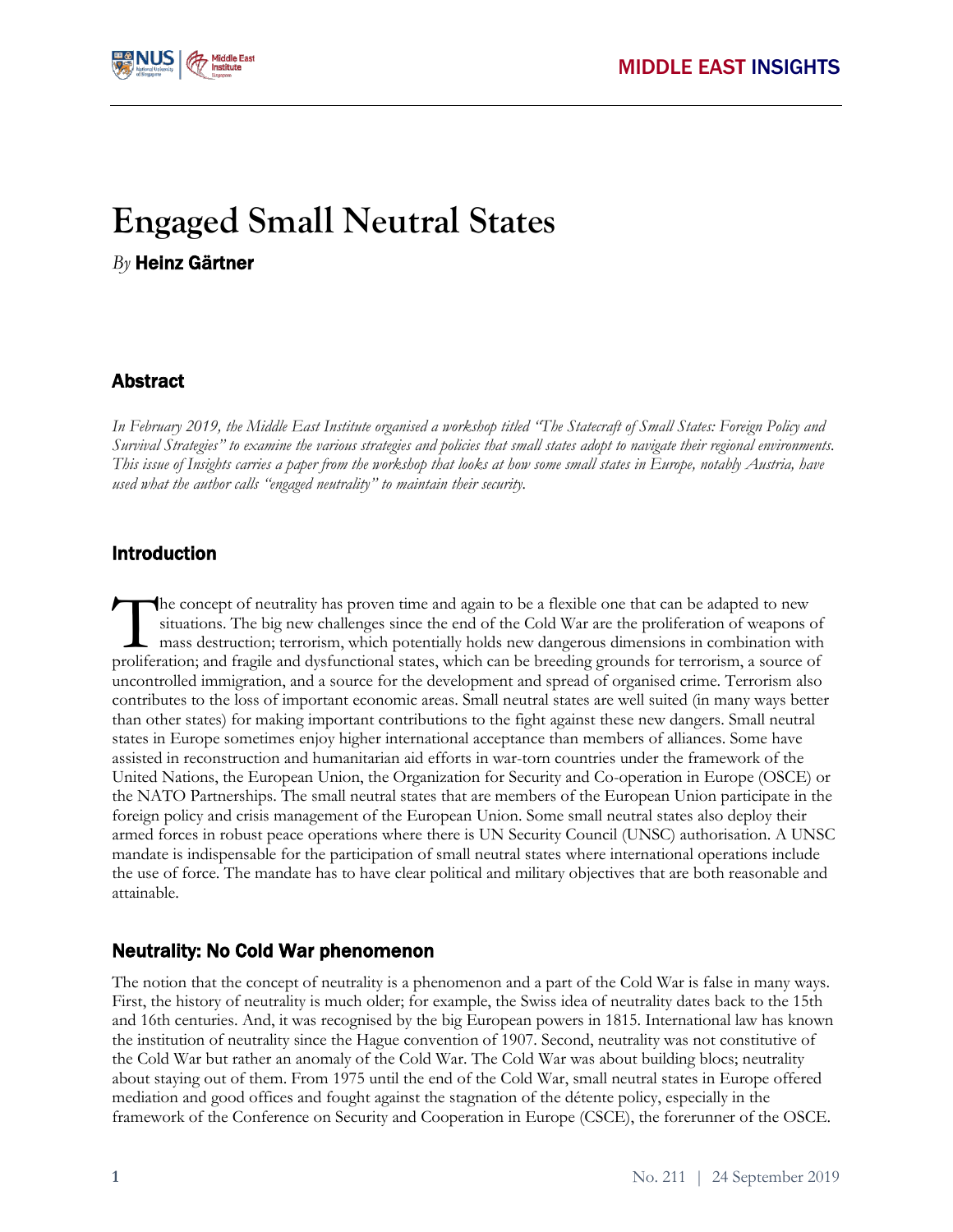

After the end of the Cold War, the small neutral states became active in peace operations outside of military alliances. In many ways, neutral states have more room for manoeuvre than members of alliances or big powers. They enjoy more acceptance and have fewer geopolitical interests. Small neutral states in the 21st century do not envisage evading conflict but much rather engaging in it. In contrast to disengagement and evasion, "engaged neutrality" entails active participation of small states in international security policy in general and in international peace operations in particular. It means involvement whenever possible and staying out only if necessary. It goes without saying that there always has to be a balance between engagement and disengagement. When and how much should a small neutral state be involved in or keep distance of a conflict? What is too much and what is too little? These questions are always difficult to address in a complex and volatile security environment. It has to be said, however, that the issue of engagement is not unique to neutral states per se but rather relates to deeper philosophical and moral questions about issues such as state sovereignty and the use of force. However, neutral and non-aligned small states may possess more normative power than the military and economic powers that otherwise dominate the international relations of Europe and the North Atlantic area.

How does engaged neutrality contribute to the security of small neutral states? Neutrality is a guarantee to the great powers that the country would not join any military alliance. In return, these powers would respect the independence of the neutral states. Neutrality is the means by which small states maintain external independence and the inviolability of their territory. Neutral states define their security policy as measures intended to protect their populations and basic values as well as maintain and defend their permanent neutrality. Engaged neutrality for the small neutral states of Europe is based on solidarity with the European Union and takes into account that their security is largely interconnected with the security of the European Union as a whole.

# The case of Austria

As the Cold War was about building blocs in Europe and military alliances, neutrality represented the anomaly. Austria managed to stay out of the spheres of influence created by the two military superpowers, the United States and the Soviet Union. As a neutral state, Austria is well suited for making an important contribution to addressing the new challenges after the end of the Cold War. Austria is developing important niche capabilities regarding evacuation, support for catastrophes and humanitarian crises (e.g., the construction of field hospitals or water purification), peacekeeping and reconstruction efforts, atomic, biological and chemical defence (ABC defence), rescue and security deployments, as well as prevention, stabilisation and combat missions. Austria's engaged neutrality means active participation in international security in general, and in international peace operations in particular.

Not least because of its neutral status, Austria became host to several international organisations such as the International Atomic Energy Agency (IAEA), the Comprehensive Nuclear Test Ban Treaty Organization (CTBTO), the secretariat of the OSCE, and the Wassenaar Arrangement on Export Control of Conventional Arms. In 1979, then US President Jimmy Carter and his Soviet counterpart, Leonid Brezhnev, signed the second Strategic Arms Limitation (SALT II) Treaty in Vienna. In 2015, the five members of the UNSC, along with Germany and Iran, chose Vienna, not least because of its neutrality, to negotiate the agreement on Iran's nuclear materials (JCPOA).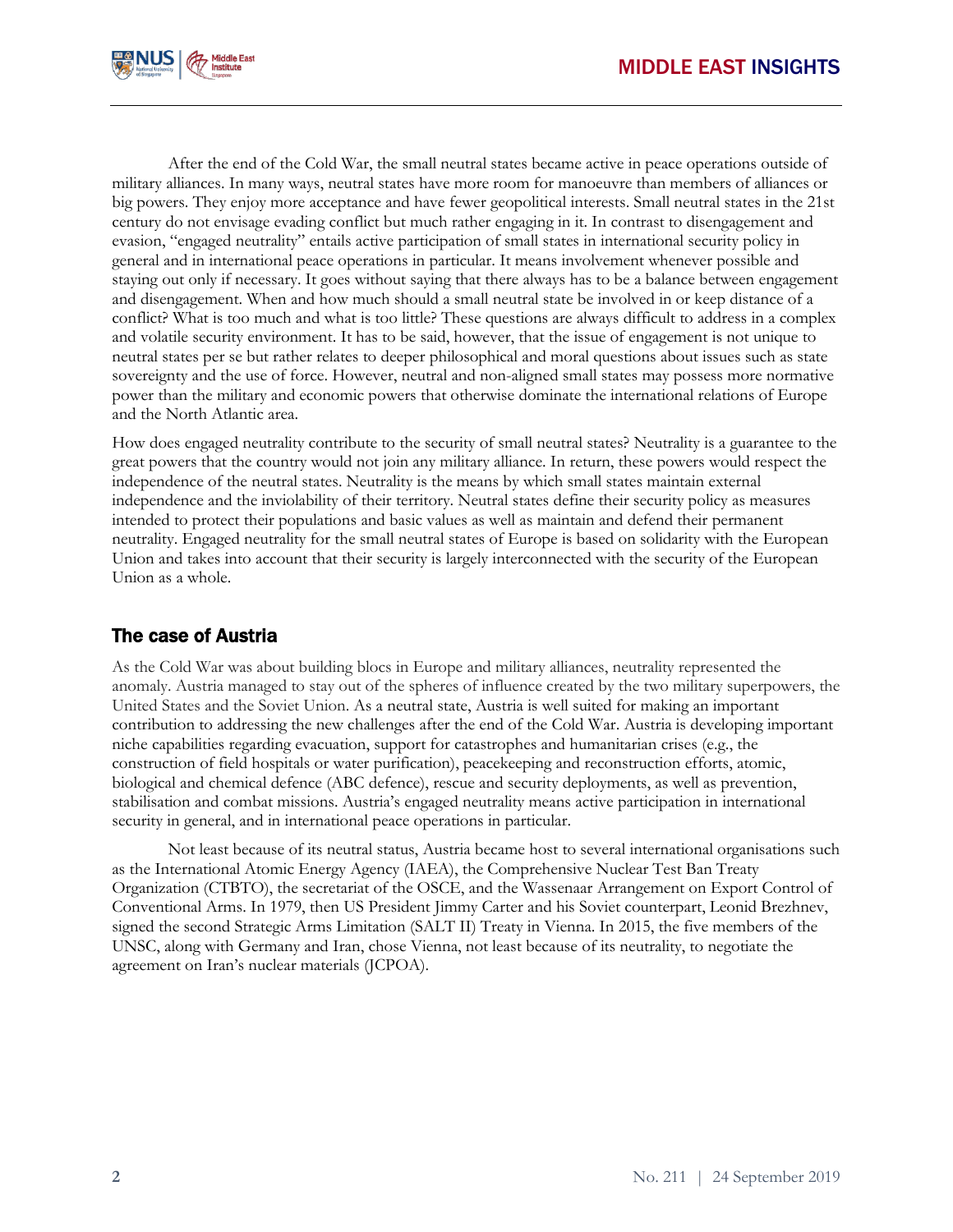

# NATO and neutrality<sup>[1](#page-2-0)</sup>

The most important feature of any alliance is mutual defence obligations that are enshrined in Article V of the NATO Treaty. Neutrality and alliances are negatively related. When the importance of collective defence obligations — that come into force in case of an attack on a member state's territory — increases, neutrality becomes less relevant. On the other hand, when alliance obligations are no longer necessary, the status of neutrality is not really required any more. Thus, neutrality is non-membership in an alliance based on constitutional and international law.

Apart from the existing collective defence and crisis management core tasks, NATO's Strategic Concept, adopted at the Lisbon Summit in November 2010, introduced the additional task of "cooperative security". This core task involves coordinating the network of partner relationships with non-NATO countries, including those outside Europe, and other international organisations around the globe. Cooperative Security is intended to contribute to arms control, non-proliferation and disarmament. It is meant to provide a framework for political dialogue and regional cooperation, increase military interoperability and prepare for operations and missions.

Non-membership of an alliance, anchored in neutrality law, is a clear characteristic of neutrality. Mutual obligations of assistance are the most important feature of an alliance and this is incompatible with neutrality. Membership in a military alliance remains impossible for a neutral state. But within the framework of partnerships, crisis management and cooperative security, neutral states can undertake measures similar to those undertaken by members of NATO except Article V obligations.

Austria as a small non-NATO state has been able to participate in crisis management and cooperative security missions and cooperate with NATO while retaining its current status of neutrality. Naturally, the fundamental priority of a neutral security policy during security deployments and deployments abroad precludes alliance obligations. However, modern neutrality does not exclude cooperation with alliance members or alliances, as long as they can agree on the key issues. Austria shares basic threat analyses and goals with NATO within the framework of the partnerships, which are not necessarily limited to the institution of "Partnership for Peace" (PfP), launched in the early 1990s as a means to enable and facilitate interoperability and common training between members and non-members of NATO. In this partnership context, peace operations are well compatible with neutrality. For Austria, the concept of cooperative security provides a framework for political dialogue and regional cooperation, enhances military interoperability and prepares it for operations and missions.

# The European Union and neutrality[2](#page-2-1)

Within the framework of the European Union the Treaty of Lisbon formulated a solidarity clause (Article 222), which stipulates the provision of support in case of man-made disasters (e. g., terrorist attacks) and natural disasters following a request by the concerned state. However, this clause is not part of the EU's Common Security and Defence Policy (CSDP) and must not be confused with assistance obligations (Article 42.7 of the Treaty of Lisbon). Contributions from member states are still voluntary and only provided upon a state's request. Such contributions involve mainly police and other forms of civilian support rather than military support. Behind the solidarity clause stands very much the idea of collective security. The concept of collective security aims to enhance security among member states and partners, while the concept of collective defence is aimed at an outside enemy.

<span id="page-2-0"></span> $\overline{a}$ <sup>1</sup> Heinz Gärtner, "Austria: Engaged Neutrality," in *The European Neutrals and NATO Non-alignment, Partnership, Membership?*, ed. Andrew Cottey (London: Palgrave Macmillan), 2017), 129–150.

<span id="page-2-1"></span><sup>2</sup> Gärtner, "Austria".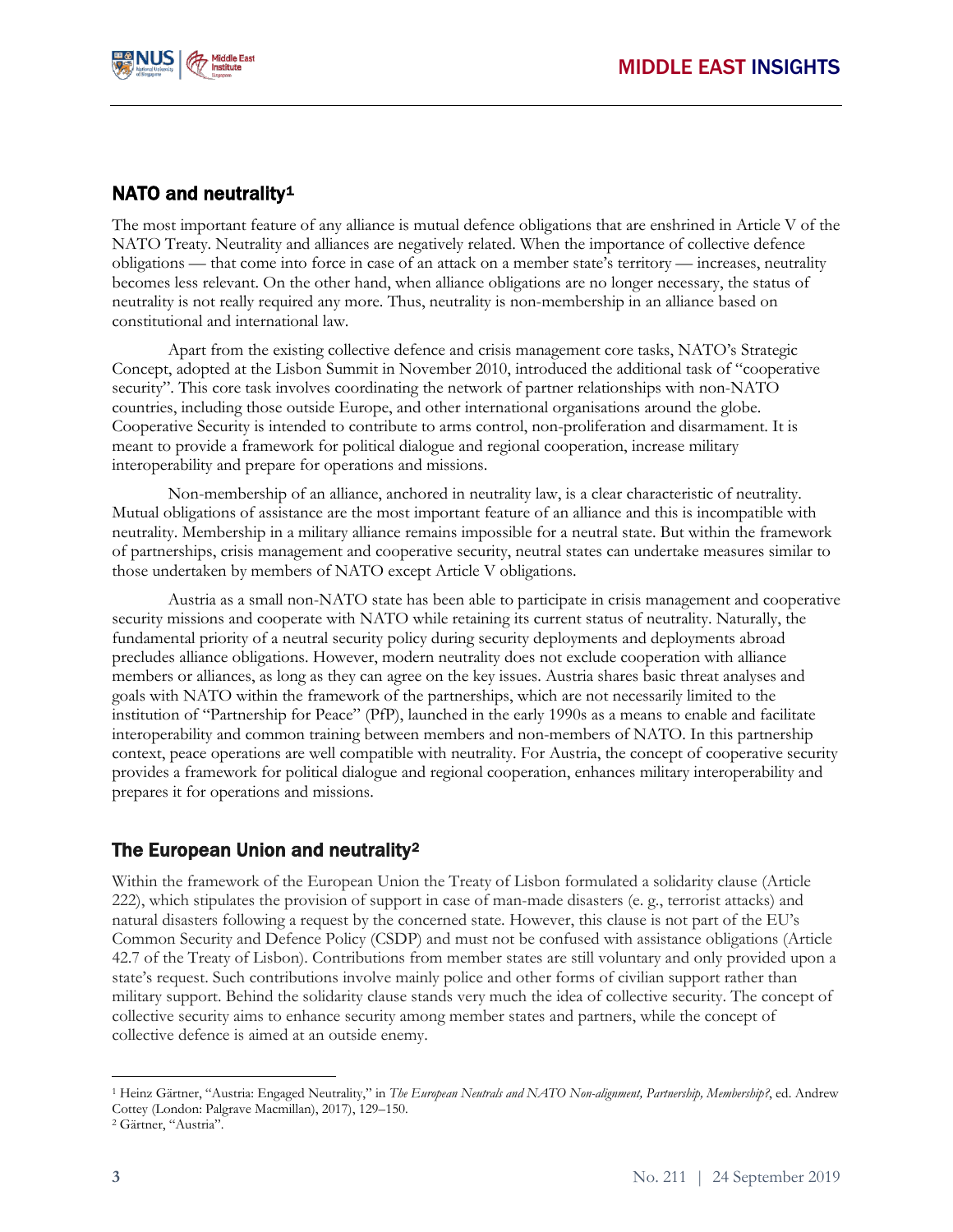

Article 42.7 of the Treaty of Lisbon contains a clause on security obligations. It requires that member states provide each other with "aid and assistance by all means in their power" in case of armed aggression towards a member state. Such aid includes the promise to use military force. However, the Treaty of Lisbon includes the so-called Irish Formula, which adds to this article by stating that the requirement to provide aid "shall not prejudice the specific character of the security and defense policy of certain member states". This exception is not only valid for neutral and non-aligned states, but also for NATO members. The provision of aid must "be consistent with commitments under the North Atlantic Treaty Organisation, which … remains the foundation of their collective defence and the forum for its implementation". The Treaty of Lisbon, therefore, allows opting out for both the neutral members and the NATO allies of the European Union. This exception clause effectively puts the meaningfulness of the EU's security obligations in question.

## The Treaty on the Prohibition of Nuclear Weapons

An example of successful engagement of a neutral state in security affairs is Austria's role as an initiator of the treaty that prohibits nuclear weapons. After the adoption of its neutrality declaration in the second half of the 1950s, Austria became a model for a zone of disengagement without nuclear weapons in Central Europe (the Rapacki Plan, named after the Polish foreign minister then). Because of the emerging concept of Mutual Assured Destruction (MAD), the plan was not implemented, although the idea never died.

In 2010 Austria became the main sponsor of the initiative on the humanitarian consequences of nuclear weapons. An "Austrian Pledge", which later became the "Humanitarian Pledge", was signed by 127 states in 2014. Austria hosted one of the three conferences on this issue after Norway and Mexico. In 2016 the UN General Assembly adopted a resolution that called for "a total elimination" of nuclear weapons. At a UN conference on 7 July in New York, 122 state parties voted in favour of the Treaty on the Prohibition of Nuclear Weapons (TPNW), which expresses concern about the catastrophic humanitarian consequences of the use of nuclear weapons and calls for their complete elimination. No nuclear weapon state nor its allies participated (except the Netherlands, which voted against).

# Engagement vs. entrapment[3](#page-3-0)

In contrast to disengagement and staying out, "engaged neutrality" means active participation in international security policy in general, and in international peace operations in particular. Engaged neutrality means involvement whenever possible and staying out if necessary; it does not mean staying out when possible and engagement only if necessary. It goes without saying that there can be no neutrality between democracy and dictatorship, between a constitutional state and despotism, between the adherence to human rights and their violation. Nonetheless, neutrality allows for a crucial advantage in the debate on these values. Neutral states do not have to take account of geopolitical and alliance-related considerations.

The participation of a small state in a war with a designated enemy when there is no mandate from an international organisation can be dangerous. Small states could be drawn unwillingly into the wars waged by big states. Empirical research shows that the magnitude, duration, and severity of war are substantively connected to alliance configuration, for the reason that war spreads through alliances.[4](#page-3-1) Alliances turn small wars into big wars. Small states are thus always caught between being "entrapped" and being "abandoned".<sup>[5](#page-3-2)</sup>

 $\overline{a}$ 

<span id="page-3-0"></span><sup>3</sup> Heinz Gärtner, "Introduction: Engaged Neutrality," in *Engaged Neutrality: An Evolved Approach to the Cold War*, ed. Heinz Gärtner (Boulder, New York and London: Lexington Books, 2017), 1–15.

<span id="page-3-1"></span><sup>4</sup> Volker Krause and David J. Singer, "Minor Powers, Alliances, and Armed Conflict: Some Preliminary Patterns," in *Small States and Alliances,* eds. Heinz Gärtner and Erich Reiter (Berlin: Springer-Verlag, 2001); and J. David Singer and Melvin Small, "National Alliance Commitments and War Involvement, 1815-1945," Peace Research Society (International) Papers 5, 1966, 109–140.

<span id="page-3-2"></span><sup>5</sup> Michael Mandelbaum, *The Nuclear Revolution: International Politics Before and After Hiroshima* (Cambridge: Cambridge University Press, 1981).